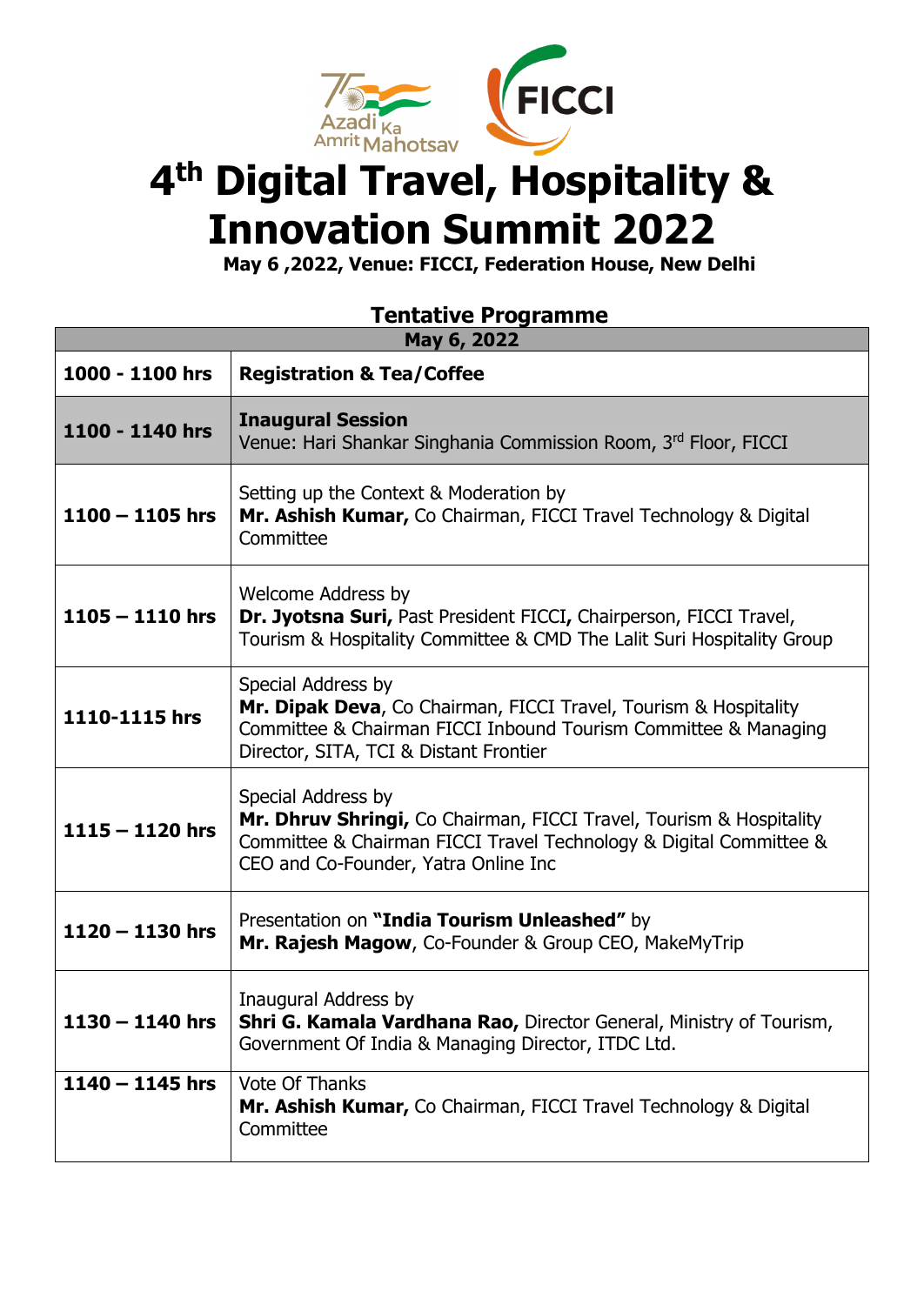| $1140 - 1300$ hrs | Transformation & Innovation in Travel, Tourism & Hospitality in a                                                                                                                                                                                                                                                                                                                                                                                              |
|-------------------|----------------------------------------------------------------------------------------------------------------------------------------------------------------------------------------------------------------------------------------------------------------------------------------------------------------------------------------------------------------------------------------------------------------------------------------------------------------|
|                   | post Pandemic world: The Travel, Tourism & Hospitality industry of<br>India has shown tremendous Resilience & Grit. As we stand on the Cusp of<br>a Recovery and look at this Industry from a Prism of Transformation, we<br>see a Kaleidoscope of Innovation & Changing business dynamics. The<br>panel of experts will debate & discuss the way forward, implementation,<br>adaptation towards challenges and recommendations.<br><b>Keynote Address by:</b> |
|                   | <b>Shri Rakesh Kumar Verma, Additional Secretary, Ministry of Tourism,</b><br>Government of India                                                                                                                                                                                                                                                                                                                                                              |
|                   | <b>Moderated by:</b><br>Mr. Ashish Kumar, Co Chairman, FICCI Travel Technology & Digital<br>Committee                                                                                                                                                                                                                                                                                                                                                          |
|                   | <b>Panelists:</b><br>Mr. Dhruv Shringi, Co Chairman FICCI Travel, Tourism &<br>Hospitality Committee & Chairman FICCI Travel Technology &<br>Digital Committee & CEO and Co-Founder, Yatra Online Inc                                                                                                                                                                                                                                                          |
|                   | Mr. Anil Chadha, Co Chairman FICCI Travel, Tourism & Hospitality<br>$\bullet$<br>Committee, Chairman FICCI Hotels Committee & Divisional Chief<br><b>Executive ITC Hotels</b>                                                                                                                                                                                                                                                                                  |
|                   | Mr. Ankush Nijhawan, Chairman FICCI Outbound Tourism<br>$\bullet$<br>Committee & Co Founder TBO.com                                                                                                                                                                                                                                                                                                                                                            |
|                   | Mr. Suraj Nangia, Managing Partner, Nangia Andersen LLP                                                                                                                                                                                                                                                                                                                                                                                                        |
| $1300 - 1400$ hrs | <b>LUNCH</b>                                                                                                                                                                                                                                                                                                                                                                                                                                                   |
| $1400 - 1500$ hrs | <b>Thought Leaders Keynote</b><br>Theme: The Travel Industry is bordering on the cusp of recovery<br>and the pandemic has transformed our lives and consumer<br>behavior. It is expected that the Internet and emerging<br>technologies would create a reach and commerce beyond national<br>and international boundaries. What should be the long-term<br>vision for Travel & Tourism Industry which will encapsulate<br>strategy, policy and partnerships.   |
| $1400 - 1415$ hrs | Mr. Ayyappan R, CEO, ClearTrip                                                                                                                                                                                                                                                                                                                                                                                                                                 |
| $1415 - 1430$ hrs | Mr. Prashant Pitti, Co-Founder, EaseMyTrip                                                                                                                                                                                                                                                                                                                                                                                                                     |
| $1430 - 1445$ hrs | Ms. Ritu Mehrotra, Commercial Director, Asia Pacific, China & Oceania,<br>Booking.com                                                                                                                                                                                                                                                                                                                                                                          |
| $1445 - 1500$ hrs | <b>Tea/Coffee</b>                                                                                                                                                                                                                                                                                                                                                                                                                                              |